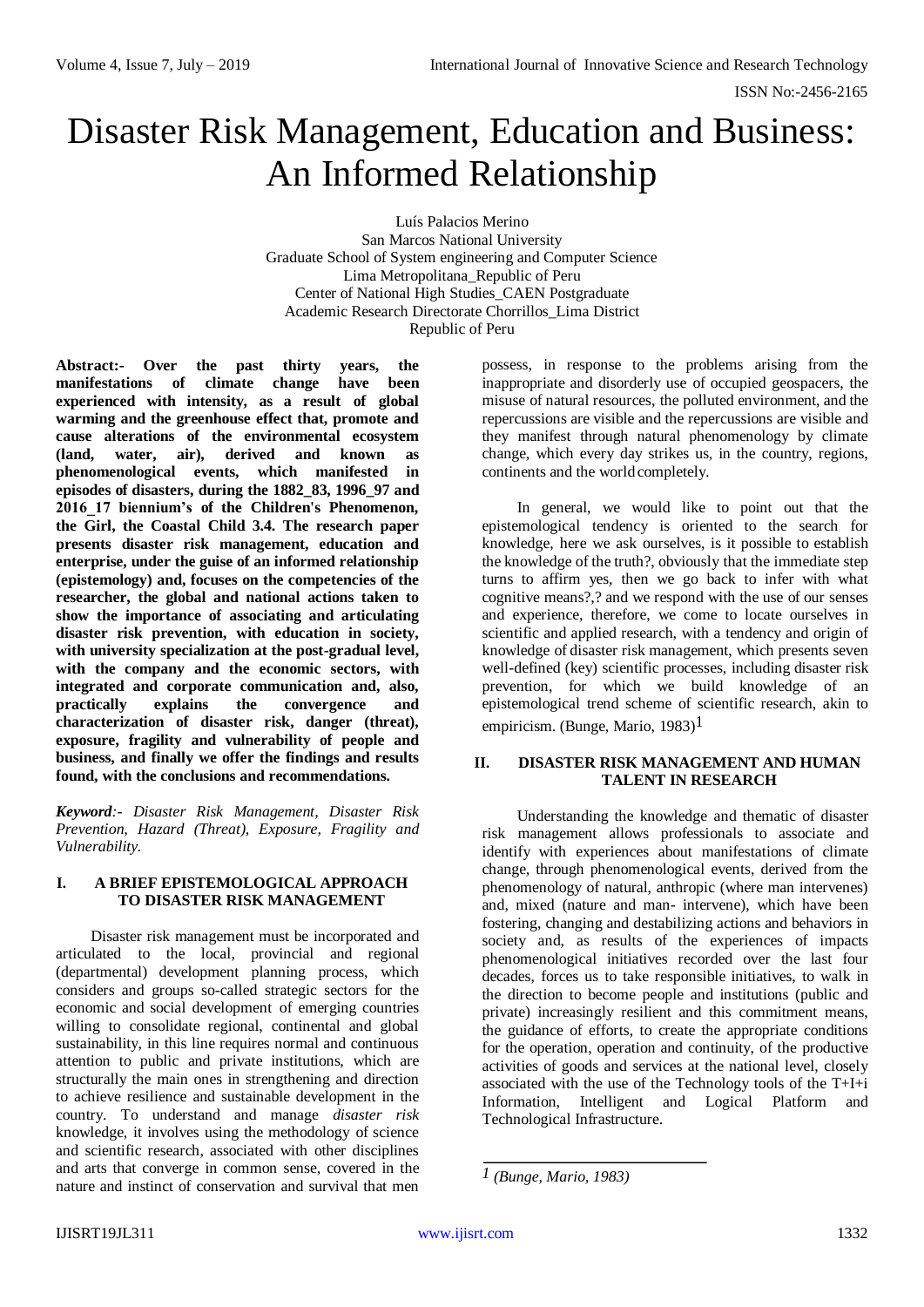(ZhaoDong, 2011)2 At this point it is very important to transmit information, that is how we are going to write and explain textually the building of the epistemological phase itself and akin to empiricism, this process will subsequently be the key sustaining factor to start the study, that is, they become marked as the theoretical and academic guidelines to be used during the process of scientific research and, corresponding to:

- a) Knowledge of disaster risk prevention,
- b) Experience and disciplined and continuous work,
- c) Preferred academic training,
- d) Attitudes and commitment to research,
- e) Skills and open scientific mindset, and others, that researchers should have responsible for disaster risk prevention.3 (Rose, 2017)
- f) Open mind to develop potentialities.4

# **III. GLOBAL ACTIONS TO DEAL WITH NATURAL DISASTERS**

During the 1990s, important coordinated global actions were carried out through the United Nations (UN), whose purpose was to generate knowledge on issues related to climate change, environment, resilience, sustainable development, the Children's Phenomenon, the Girl's Phenomenon; Coastal Child Phenomenon 3, 4, and according to the importance and seniority, we point out the main actions as follows: $5$ 

- 1) First, we have the Yokohama Strategy for 1994 and the UN mandate held in Geneva Switzerland in 1999, which established the scientific research networks and mechanisms for disaster risk reduction and vulnerabilities.
- 2) As a second mandate we have the main conclusion taken from the International Disaster Reduction Strategy, known as Eird (proposed for the period 2000... 2010) whose motto was, "to build resilient cities as an integral part of sustainable development".
- 3) The third mandate then corresponds to the Hyogo Framework for Action 2005-2015, which points out the increase in the resilience of nations, setting five priorities for action in all institutions such as: $6$
- a. The culture of disaster risk prevention, resilience and sustainable and sustainable development.
- b. The security of countries, people, infrastructure, livelihoods and governance.
- c. *Strengthen to promote and replicate knowledge of disaster risk management in the education of society,*  distinguishing specialization throughout the professional level.
- d. Implementation of disaster risk management in economic, social, political, technological and environmental development planning, in public and private institutions.

e. Achieve the active and determined participation of organized civil society.

# **IV. NATURAL DISASTERS AND GLOBAL ECONOMIC IMPACT**

According to global statistics, flooding has been regarded as the most major natural disaster in the world, with the serious consequences of loss of life, livelihoods and substantial economic damage, such as:7

- a) Occurrence of disasters in the U.S., flooding in 2011 caused 113 deaths and cost \$8.41 billion (obtained from Live Science 2012), is 8,410'000,000.
- b) On the European continent and especially in the Republic of Russia, the 2016 floods affected 12,000 people and damaged 8000 homes (by the 2016 flood).
- c) In the Republic of Bosnia, 4 million people were affected by the floods in 2014 (Aljazeera Latina 2014).
- d) Economic growth in the State of Serbia slowed by 0.4% due to flood destructions in terms of human lives and infrastructure in 2014 (Belgrade 2014).
- e) In the European region, the United Kingdom, floods in 2015 fl cost 15 billion and affected thousands of families (International Committee of the Fourth International 2015).
- f) Also, Bangladesh is included, 3 million people were affected, and 34,000 homes destroyed, while 200,000 were damaged along with several injuries and casualties (Information Bulletin 2014)
- g) In the country of Nepal, 106 people were killed and 155 were missing, who were subsequently pronounced dead due to heavy rains in 2014 (Information Bulletin 2014).
- h) In the Republic of India, 150 people died along with severe damage to infrastructure and agricultural land in the floods during 2014 (Information Bulletin 2014).
- i) Finally, the state of Pakistan is among these nations, which has faced several devastation in terms of human lives, infrastructure, livestock and agricultural land (Pakistan Bureau of Statistics 2016). (Race, 2017)

# **V. GEOGRAPHICAL CONSIDERATIONS FOR NATURAL DISASTERS**

In the Americas, South America and Central America and the Caribbean the repercussions have been of unsuspected magnitude, one of the most affected countries is the Republic of Peru, the geographical characteristics, climatological characteristics and the location in the fire circle of the continent, has developed a marked negative and disaster-prone trend, which are continuous processes of vulnerability and permanent risk, caused by nature (natural phenomenology) itself, others with the help and intervention of man( phenomenology of anthropic origin) and also the

*<sup>2 (</sup>ZhaoDong, 2011)*

*<sup>3 (</sup>Rose, 2017)*

*<sup>4 (</sup>Race, 2017)*

*<sup>5 (</sup>EIRD, 2005 - 2015) (Development, 1987 August)*

*<sup>6 (</sup>Lizardo Narváez, 2009)*

*<sup>7 (</sup>Race, 2017)*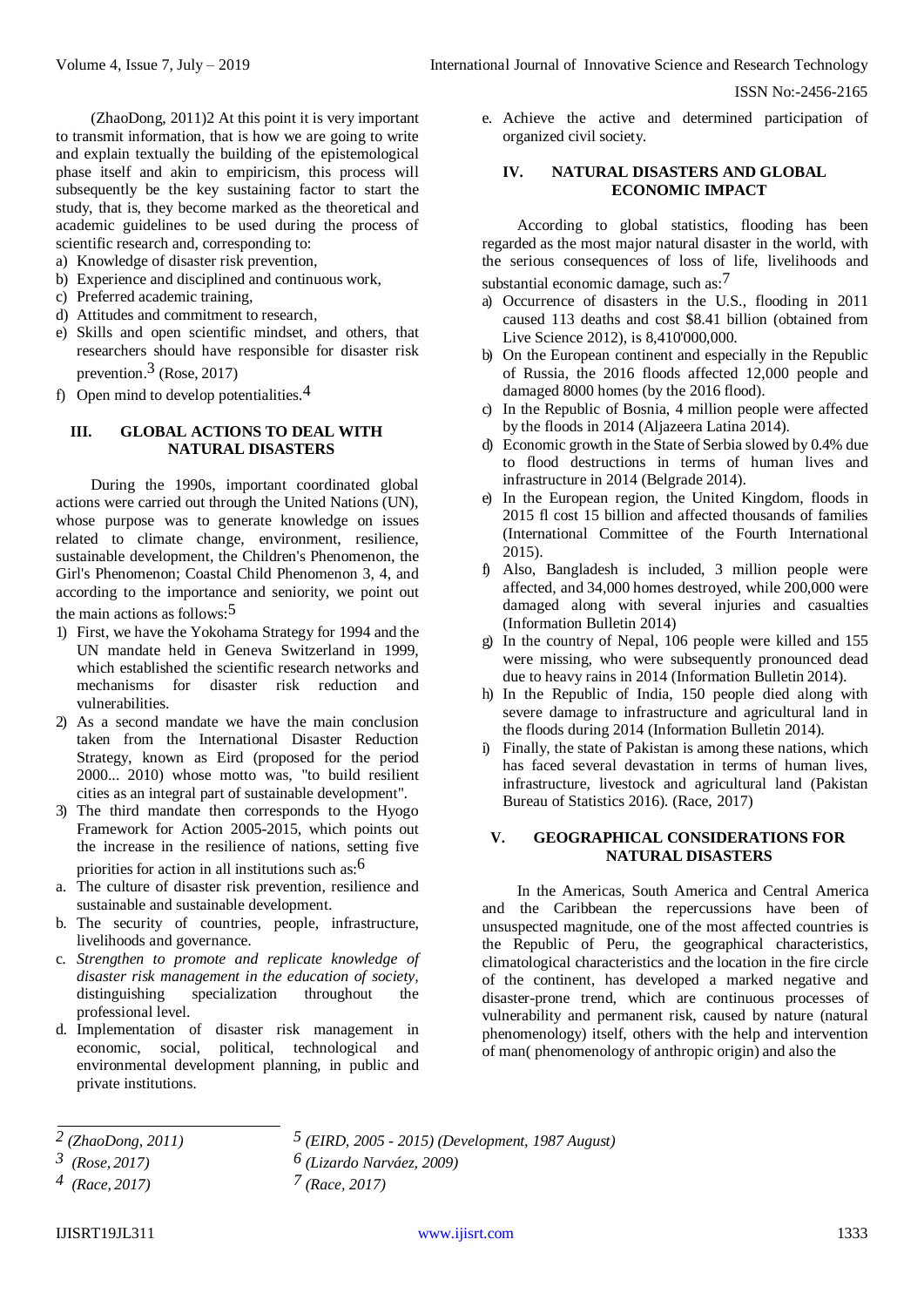combination of both, called mixed phenomena (mixed participation phenomenology), for the Peruvian case we consider the following backgrounds as follows:

- During the 1970s, 1980s and 1990s the vision of defense against the occurrence of disasters (earthquakes and floods) was promoted, as a response to care for affected populations, yet the risks were determined to be problems development and failed to avoid the emergence and construction of future risks.8
- Strategies for implementing disaster risk estimation, prevention and reduction, preparedness, response and rehabilitation, as well asreconstruction should be under the direct responsibility of agencies related to Development and Homeland Security.9
- The physical and natural conditions of the hemisphere place Peru as a country within the circle of fire exposed to phenomenological dangers. In this location our territory presents: high seismicity (volcanic activity), climatic changes (phenomenon the boy and girl, droughts, frosts, etc.), geological phenomena such as avalanches, landslide, floods and others that are recorded in the Indeci and Ministry of Defense.
- In our country the population density on the coast concentrates 53.6% of population, with the use of 12% of territory which increases the vulnerability compared to the mountains (37.1%.30%) and jungle  $(9.3\%58\%)$  10
- In addition, according to the UN Intergovernmental Panel of Scientific Experts, Peru is rated as the third country in the world most affected by global warming and climate change.

## **VI. CHARACTERIZATION, IMPORTANCE AND NEED FOR DISASTER RISK PREVENTION**

Since 2011, disaster risk management has been gradually implemented as a social process, where the ultimate priority and end is the *prevention, reduction* and ongoing control of *factors disaster risk In* society, as well as in addition, adequate preparedness and response of people to disaster situations is prioritized, taking into account national policies with particular emphasis on those relating to economic, environmental, security, national and territorial mattersin a sustainable manner.

Under this umbrella of Sinagerd Law, disaster risk management is fundamentally based on *scientific research* and *information recording* (a familiarity to scientific research is evident, akin to the fundamentalists), and allows to guide policies, strategies and actions at all levels of government (public sector) and society (private sector), with the aim of protecting the lives of the population and the heritage of people and the State. According to Law No. 29664, Article 3.

Next, we will establish the location of the components of disaster risk management and disaster risk prevention, as follows:

- g) Disaster risk estimation
- h) Disaster risk prevention
- i) Disaster risk reduction
- j) Reducing vulnerability
- k) Reducing the degree of exposure
- l) Reducing the level of fragility and consistency
- m) Disaster risk prevention culture
- n) National Disaster Risk Management Policy
- o) National Disaster Risk Management Plan

## **VII. DISASTER RISK MANAGEMENT AND THE OPEN AND DIVIDED EDUCATION PROCESS**

Disaster risk management, in accordance with Law No. 29664, which creates the law of the National Disaster Risk Management System Sinagerd, is intended to protect human life, public and private infrastructure, ensuring basic services for productive, economic and social development and having safe living for populations in the regions of the country, also allows the conservation of the heritage avoiding costly losses and material deteriorations, the country's economic, social, political, cultural and environmental growth.

In this order, disaster risk management must be strongly linked to the Development Planning and Land Management Process, in regions that include the entire national territory, associating the estimation, *prevention* and reducing risk, with development programs and projects that tend to reduce vulnerability conditions, in the face of obvious threats or dangers in districts, provinces and regions (departments) at the national level 12

In this context, both the National Disaster Risk Estimation Center\_Cenepred and the National Institute of Civil Defense\_Indeci, have submitted academic proposals separately, through agreements with university institutions at the post-post level (diplomas and master's degrees), this unilateral and divided action, has not allowed to unify the proper implementation of public national, regional and local development policies, coupled with the lack of technical knowledge, academic preparation, scientific and professional knowledge on disaster risk management in Peruvian state institutions and companies.

This inconvenient articulation and association, have not allowed to comply with the proper implementation of the processes and threads of reactive, corrective and prospective management, contained in Law No. 29664 that creates the National Risk Management System of Disasters-Sinagerd, enacted on June 14, 2011 and which takes as a reference and essentially improves, Law No.

*8 (PCM, 2011) 9 (Merino Palaces, Luís, 2017)* *10 (Indeci, 2006) 11 (PCM, 2011)*

IJISRT19JL311 [www.ijisrt.com](http://www.ijisrt.com/) 1334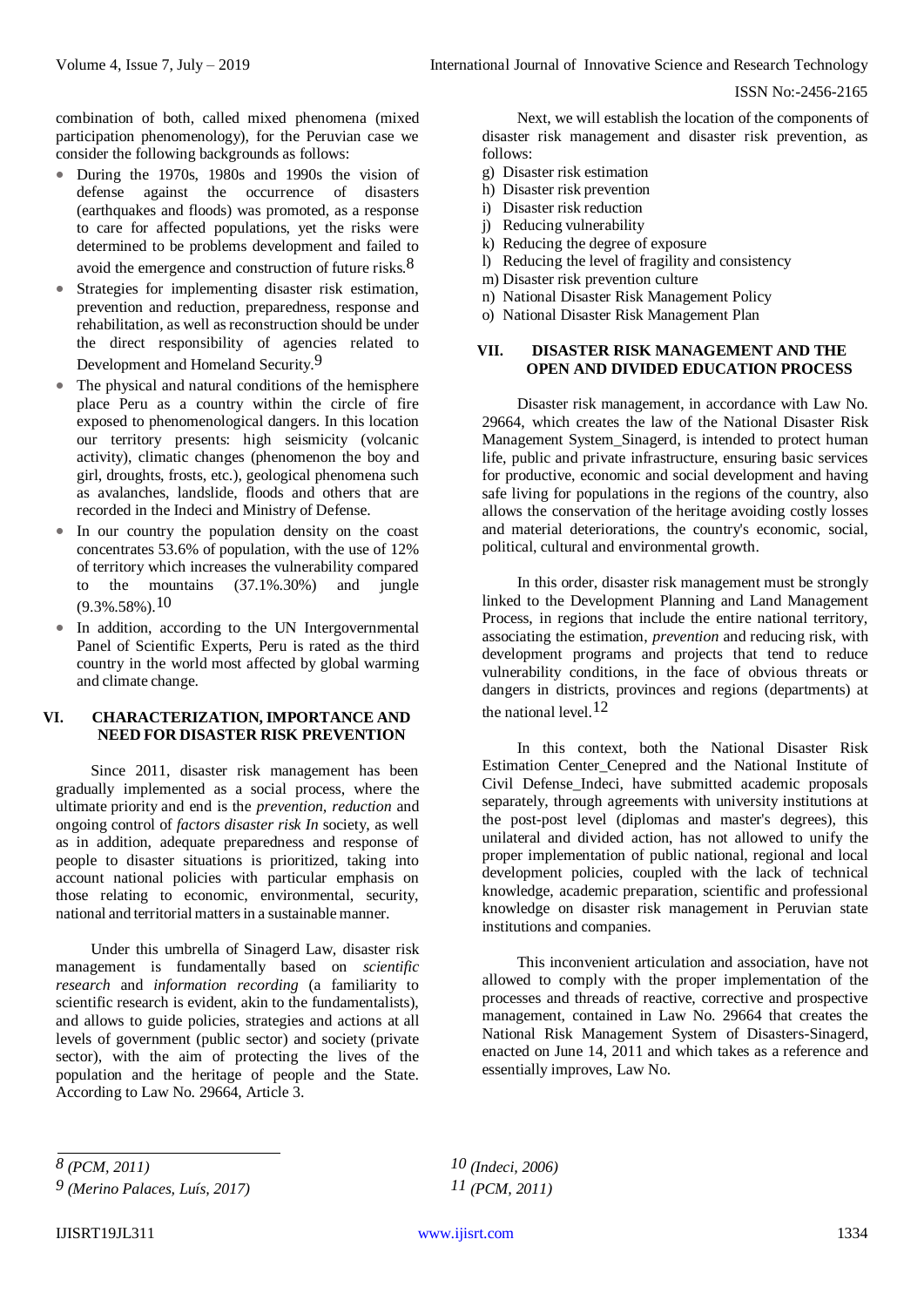19338, called Sinadeci\_National System of Civil Defense. Education plays a unique role in society, hence the need to spread the culture of disaster reduction of earthquakes and earthquakes, the social researchers in Lisbon Portugal, indicate strategies that involve the disaster risk education and, point to it as a long-term and long-term process that goes from study, diagnosis, knowledge, through understanding, to choices and actions that drive preparedness, prevention and recovery in a way Integrated.(G. Musacchio, 2015) 13

We establish disaster risk prevention strategies that cover the education of children and adults, such as a bottom-up approach, from awareness raising to reducing the potential effects of disruption to society. This analysis of compulsory school education is presented in three European countries with high seismic risk, including Portugal, Iceland and Italy, revealing that in general there are some plans supported by states in a partner manner.

The crucial aspects of natural hazard risk education are from the beginning age, the lack of complete data in textbooks, and the lack of in-depth studies at the end of their compulsory education cycle.

Practical tools, immersive environments and approaches to learning by playing are the most effective ways to arouse interest in children, to provide an impression of memory, as a message towards a culture of civil safety for years to come.

#### **VIII. CORPORATE COMMUNICATION AND DISASTER RISK MANAGEMENT**

The occurrence of disasters, involves immediate decision- making and often in real time, so the use of communication technologies for disaster risk management, have added actors and participants in the affected scenario, with the aim of avoid the effects of these phenomena on people's behavior, the tranquility of society and global public health, Brazilian researchers analyze the discursive versions of specialists, managers and volunteers on the use of these technologies in Sao Paulo, Brazil.14

At first glance we can indicate that there are results and, show us that:

- Informal actions reduce alerting time in chaotic situations;
- Risky, but polarized communication, can operate together as a multiple network; and flexible technologies can be adapted to adverse situations and transported to different locations, meeting government and civil society demands in general.

 *Here's the question: Are these communication practices based on disaster risk prevention?*

To answer the question, we turn to the distinction between the uses of the three risk communication technologies, two issues pass them: the possibility of equipment failure and the objective of preventing and reversing this situation.

# *If all technology is faulty, however flexible, is it possible to take into account the possibility of avoiding disasters?*

This is the main problem with the current form of disaster risk prevention, "Because if it is necessary to prevent the catastrophe, you have to believe in its possibility before it happens. If, on the contrary, if you can avoid them, do not perform keeps the field impossible, and prevention efforts are shown respectively useless and sterile"

Thus, the assumption that it is possible to avoid environmental disasters through prevention strategies is paradoxical: there is no way to guarantee that a disaster is or is avoided, or even to confirm it through our current technical and scientific devices.<sup>15</sup> The prevention agent based on the principle of absolute caution is as failed as the prophet announcing a potential catastrophe.

If the catastrophe occurs, the prevention agent, as well as a prophet, failed because he had not acted in order to avoid it, when the catastrophe does not occur, he remains within the scope of the impossible, of the improbable, the prevention agent cannot provide evidence that legitimizes his Actions.16

It is stated *that risk reduction is closely related* to vulnerability reduction, so disaster risk management policies need to *create synergies with social policies (with the explicit component of gender equality), environmental and economic, as well as with other planning instruments.* In this sense, the subject is still pending.<sup>17</sup>

Another factor of extreme relevance to disaster risk management that takes into account that, there are different needs and demands between men and women, by virtue of the differentiated social construction of vulnerability (based on identities and gender relations), is the production of genderdisaggregated information (it is recommended to do so separately).

This issue is an extremely urgent task for the design of policies that reduce the negative effects of extreme weather events on the population as a whole and, these policy initiatives in this area will be effective, equitable and sustainable into the extent that they are gender sensitive.

*12 (PCM, 2011) 13 (G. Musacchio, 2015)*

*14 (Martin Henry, 2015) 15 (Martin Henry, 2015)*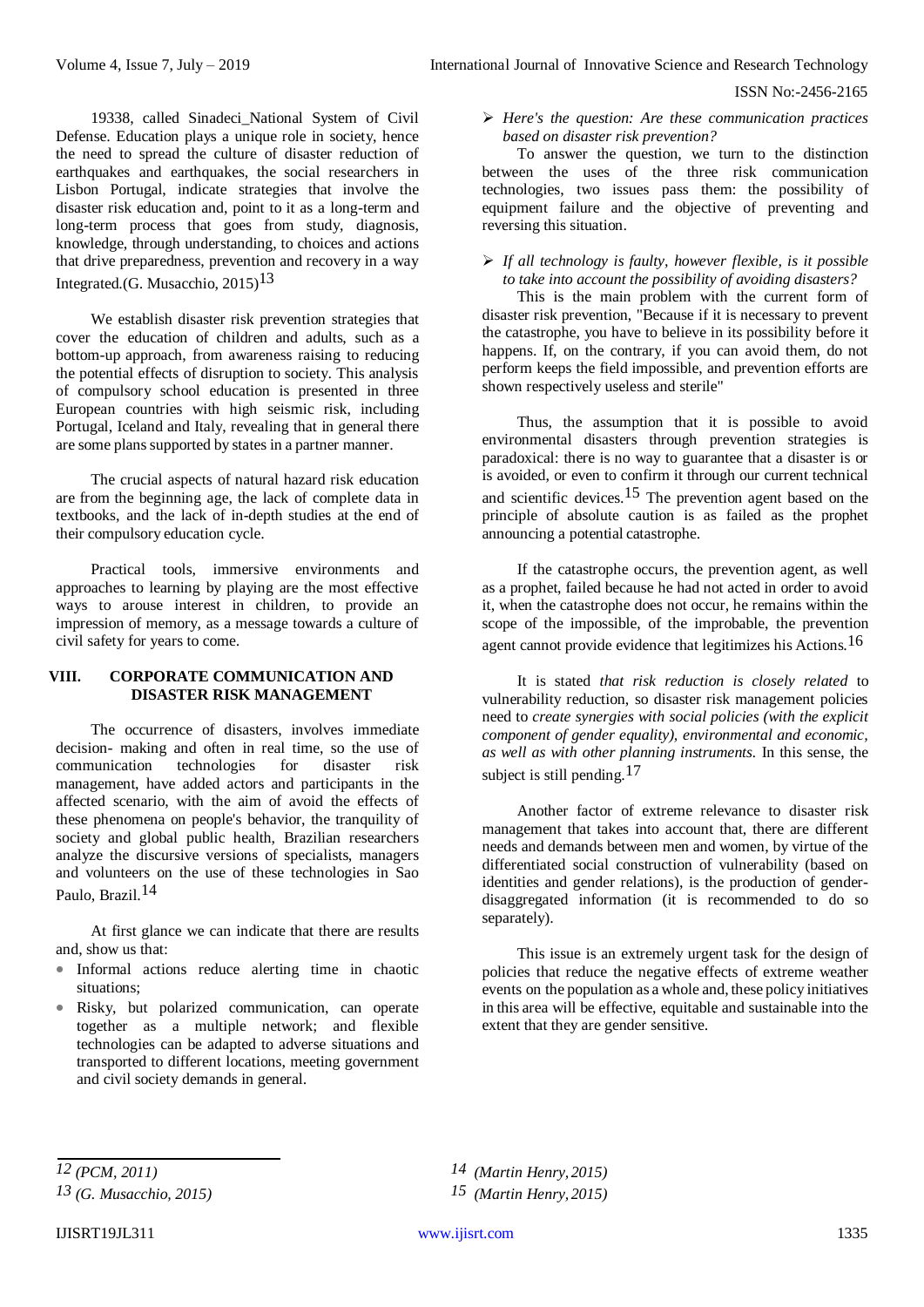In addition to recording information, it is vital to invest in the socialization of this, with the aim of building capacities in this area, since the increase in capacities allows to reduce vulnerability.

The purpose of *vulnerability reduction and capacity building* processes should be to overcome inequalities in the distribution of responsibilities, access and control of resources, participation in processes decision-making, with the ultimate aim of stimulating more equitable relationships between men and women.

We must set a goal of *increasing political commitment to combat the root of disasters, and for this, policies and programs should focus on reducing vulnerabilities, that is, sometimes we will understand, that the causes that cause disasters are poorly applied political, economic, social and environmental, and are related to the basic values, beliefs and principles on which societies and cultures are based, which influence our personal relationships and our natural environment.*

Long-term solutions are based on the ability to build fairer, more equitable societies, with a sense of solidarity that activates social participation and co-responsibility.

# **IX. THE CHARACTERIZATIONOF SECTORS AND ECONOMIC ACTIVITIES INVOLVED**

In this context, the Universidad Nacional Mayor de San Marcos and the School of Post-Graduate Degree in Systems Engineering and Computer Science - UNMSM, have been addressing these issues with relative importance and, "they comply in addressing one of the priority axes for the country as the climate change and the ramifications of phenomenological events of natural, anthropic (intercourse in man's hands) and mixed (intervention of nature and man).

Which contribute to generating the climate of stability for sustainable development and resilience of the people and institutions of the country; from there, the need arises for scientific research studies, on the consequences and materialized impacts on the country's seven economic sectors", (Sunat, 2015 , web portal) such as: industrial agricultural sector, fisheries and aquaculture sector, energy, mining and hydrocarbons sector, construction industry sector, manufacturing sector, goods marketing sector and finally other services.

According to the Uniform Industrial Classification-CIIU and Sunat, in the country "thirty-one economic activities are carried out, all of them, progressively associated by the large internet network, through  $T+I+i$ Information Technology tools, Intelligent and Logical Platform and Technological Infrastructure, used by

people, public institutions, private and non-governmental organizations and, for the Peruvian case, we will name the most important ones as:

- Oil refining,
- Products, meat, sugar,
- Food, beverages, tobacco,
- Textile goods, leather, footwear,
- Chemicals
- *Plastic products,*
- Metallic products,
- Non-metallic products,
- Iron, steel, copper, silver, gold,
- Electricity
- Water
- Transport, telecommunications,
- financial intermediation, health and education, among those of greater relevance."18

# **X. NATURAL DISASTERS AND THE DIMENSIONS OF THE SUSTAINABILITY TRIANGLE**

A set of administrative decisions of governmental and now private court, organizational and operational knowledge, have already been developed by societies and communities to implement policies, strategies, and thus strengthen capabilities to reduce the impact of natural threats and consequential environmental and technological disasters.19

Now, these environmental and socio-economic impacts, associated with natural disasters, already have factors that contribute to the reduction of the magnitude of material and human damage and, through thoughtful approach and analysis, based on qualitative and quantitative content and characteristics, integrating the three dimensions, such as: i. social, political and cultural; 2. Economic, financial and capital goods; and 3. Environment, science, technology and innovation, of global sustainability.

Thus, we have the relationships with the paradigms of disasters, which first name the classic chain of Risk\_<br>Vulnerability Resilience. hydro-meteorological. Resilience, hydro-meteorological, climatological and geophysical origin; to study:

- Estimating disaster risk
- Disaster risk prevention
- Disaster risk reduction
- Reducing vulnerability

*18 (Merino Palaces, Luis, 2018)*

- Deepen the reduction in the degree of exposure
- Insist on reducing the level of fragility and structural decomposition
- Creating the conditions for a culture of disaster risk prevention

*16 (Martin Henry, 2015)*

*<sup>17 (</sup>Soares Denise, 2013)*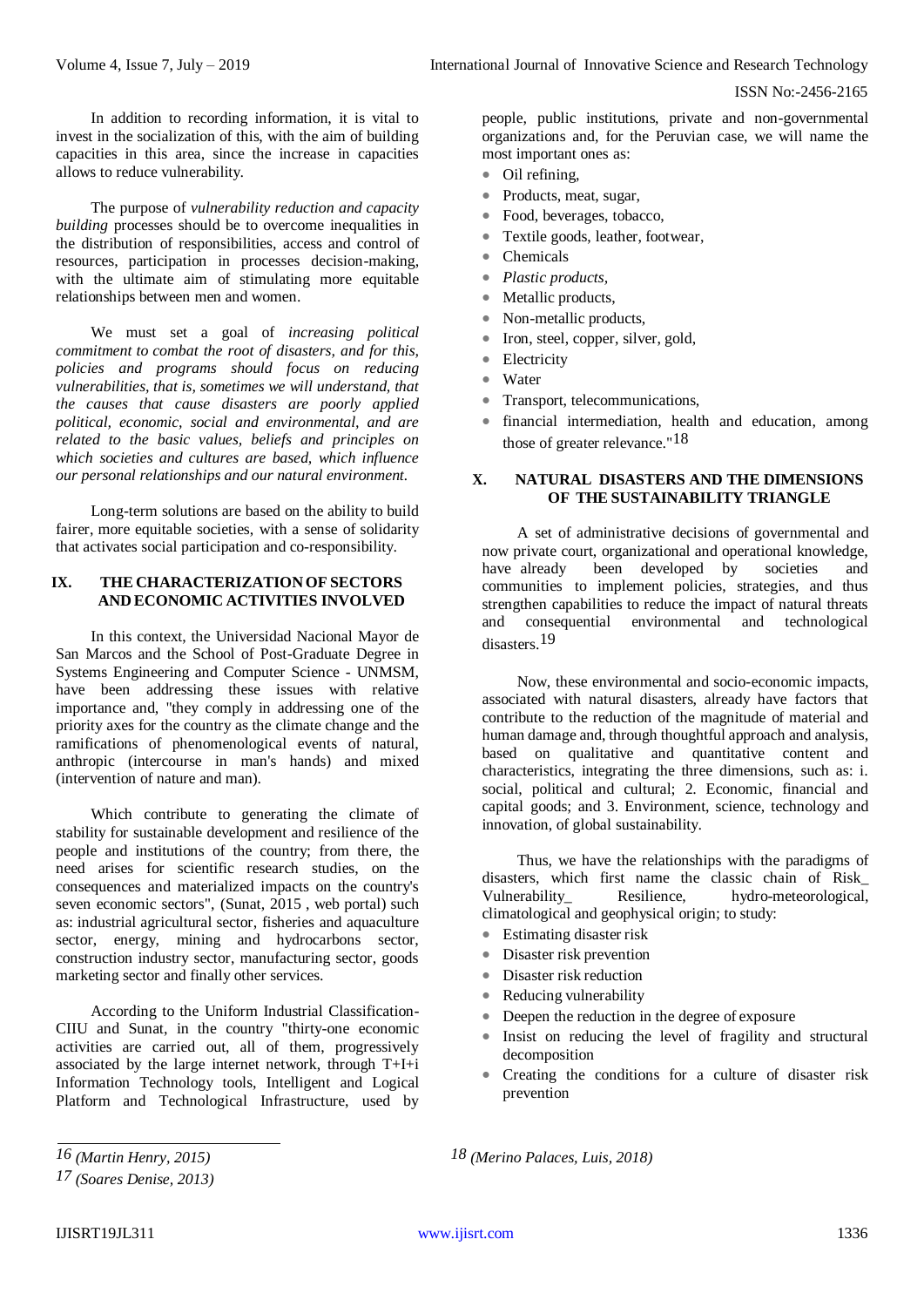In other words, the aim is to identify key factors to reduce the vulnerability, exposure and fragility of the impacts of natural disasters; shared and associated reflection will enhance the decisive influence of human capital, the resources used in social work, related to the social and economic structures of countries, as well as the factor of reduction in communities that may be exposed and affected.20

(Mata Lima, Alvino Borba, Adilson, Mata Lima, & Antonio, 2014)aspects addressed and should be considered in a mandatory manner in the design of development and implementation programs for disaster prevention plans.

Sustainable development should consider in a comprehensive and balanced way the environmental, social and economic dimensions always using the updated technology available to achieve the objectives envisaged as illustrated in Figure 1.



Fig 1:- Sustainability Triangle in the Republic of Peru1

### **(2) Presentation of risk, danger and vulnerability**

If we want to study the process of occurrence of risk, it goes back to the studies of Greek culture, when the master philosopher and the disciples held large talks to interpret, first, the natural phenomena and then the manifestation of the phenomenology such as: rains, earthquakes, waves, storms, hurricanes, volcanic eruptions, lava spills, erosions, etc.21 Given the importance to society, it was intended to be assigned the

category of divine punishment, to these impacts of phenomenological events of the evolution of nature known as catastrophe.

This widely used word in antiquity comes from the Greek word catastrophe, meaning ruin or misfortune, and from strophe, which means to become, and refers to a fateful event of disorder, where there is great destruction and that alters behavior and status regular people and things. (Wikipedia, 2019)

# **XI. DISASTER RISK CHARACTERIZATION**

Disaster risk is the likelihood that the population and their livelihoods will suffer damage and loss as a result of their vulnerability and the impact of a danger that may be imminent.

## *Risk = Danger(threats) \* Vulnerability (R - P \* V)*

Mathematically can be represented by an algorithm. (see Figure  $2$ ).<sup>22</sup>



Fig 2:- Disaster risk characterization

## **XII. DISASTER CHARACTERIZATION**

In society, disaster comes to be the massive destruction of lives, material goods, livelihoods, public and private investments, social and economic infrastructure, so to understand the meaning and scope of disaster, we resort to common sense, of relate it first to a natural fact that emerges from the typical dynamics of nature expressed in natural phenomenological events, such as: rain-flood, huaico-slip, hail-ice, earthquake- earthquake, avalanche-fall, tsunamitsunami, thunderstorm (TSE)-ray, strong wind-storm, firelava flow, pollution-spill, frost- colds, volcanic eruption, snow avalanches",23 among the most well-known and common nature's dynamics.

*19 (Merino Palaces, Luís, 2017)*

*20 (Mata Lima, Alvino Borba, Adilson, Mata Lima, & Antonio, 2014), p. 3*

*21 (Wikipedia, 2019) 22 (PCM, 2011)*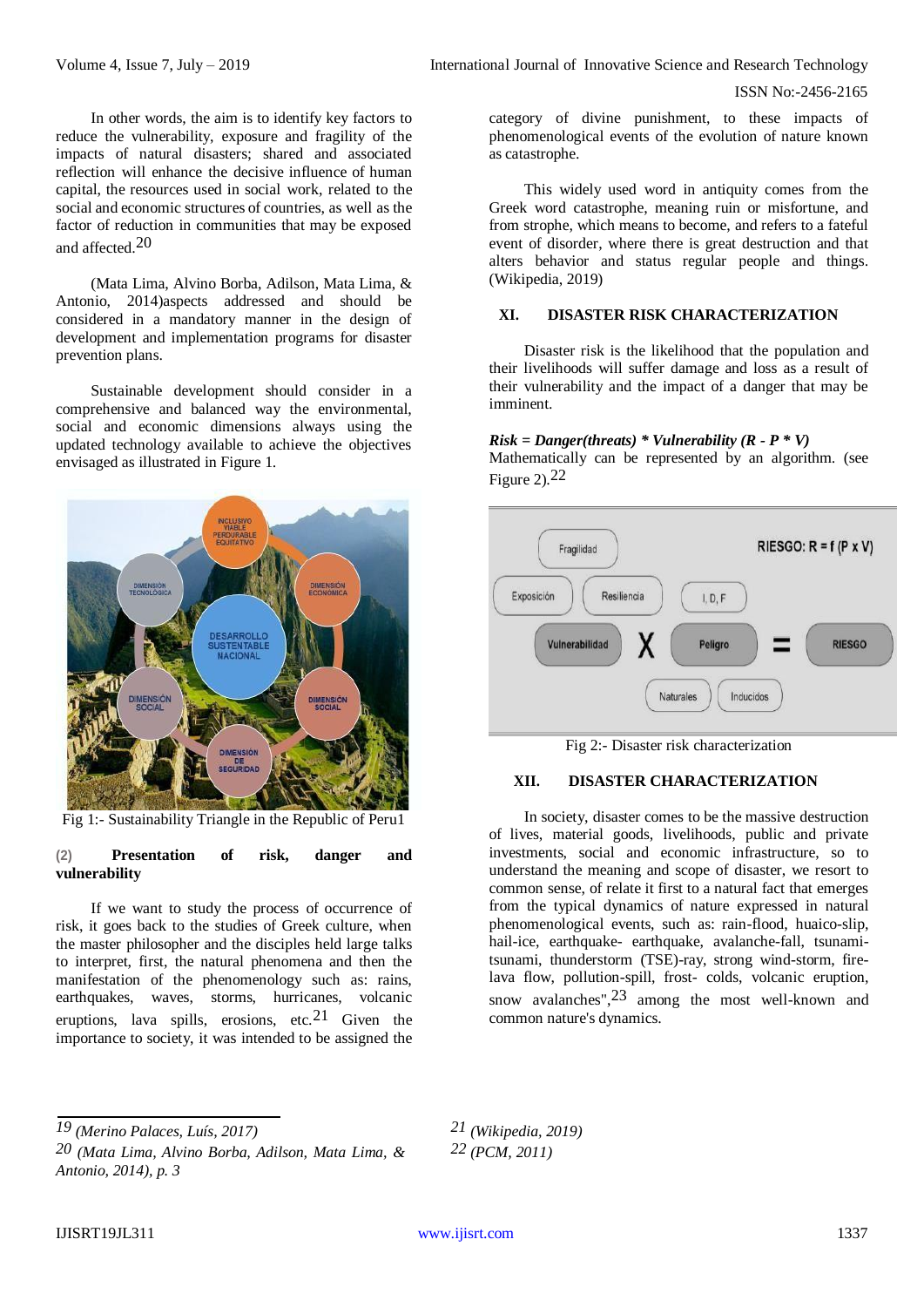Immediately we have to refer to those who are provoked by the intervention of the hand of man, who directly, indirectly and negatively affect the normal development of people, life, livelihoods and livelihoods and the industry that inevitably leads to permanent or partial changes with an impact on human societies and to the animals and living beings that inhabit that geospatial area; they also have an impact on the ecosystems and the environment of which they are part and which play a certain role in this vast and complex balance of nature, then we will name the ones with the greatest impact  $as: 24$ 

Wars, armed conflicts, deforestation, indiscriminate logging, informal mining, forest predation, water pollution, mining links, mining explosions, burning of reed beds, sea pollution, rivers, lagoons, air, etc. (see Figure 3.)



Fig 3:- Characterization and representation of disaster

## **XIII. BUSINESS, EXPOSURE AND VULNERABILITY FOR DISASTER RISK**

In the task of national development, it must also be recognized that, since the beginning of the millennium," the notion of risk is inherent in the idea of enterprise and the search for a dynamic balance in the advances of human knowledge, on common well- being and profitability under certain conditions of probability and uncertainty."

By specifically referring to the problems of disasters, circumstances and social conditions in which society, public and private institutions are significantly affected by the impact of phenomenal events of diverse origins, such as earthquakes, hurricanes, floods or explosions, with serious consequences, which then become in terms of disruption of their normal life and their frequent levels of operation (operational continuity of public and private institutions), we are faced with a notion or concept of particularized risk, what we may call "immediate disaster risk" or "risk of future disaster."

See Figure No. 4.



Fig 4:- Phenomenology, disaster risk prevention and resilient enterprise

# **XIV. COMPANY AND PLATFORM AND TECHNOLOGY INFRASTRUCTURE**

Climate change is leading to changes and changes in actions and behaviors in society, as a result of the experiences of phenomenological impacts recorded over the last four decades, forces us to walk in the direction of becoming a resilient and, by standing the way in which, efforts are to create the appropriate conditions for the operation and continuity of productive activities of goods and services at the national level, closely associated with the use of T+I+i Information Technology, Intelligent and Logicial Platform and Networked Technology Infrastructure tools, which are associated by individuals, societies, companies, institutions and the state.

## **XV. CONCLUSIONS\_RECOMMENDATIONS**

- $\triangleright$  The study and understanding of knowledge and thematic management of disaster risk includes the participation of professionals of disciplined work, with attitudes and commitment to scientific research, who are identified with experiences of the climate change, through phenomenological events, derived from phenomenology of natural, anthropic (man intervenes) and, mixed (nature and man intervene).
- $\triangleright$  The experience of the researcher and team is important in the transmission of information, that is how we are going to write and explain textually the construction of the events (of the epistemological phase itself and akin to empiricism), this process to posteriori, will be the key sustaining factor to start studies, i.e. they become marked as the theoretical and academic guidelines to be used during the process of applied scientific research.

*23 (Lizardo Narváez, 2009) 24 (Merino Palaces, Luis, 2018)*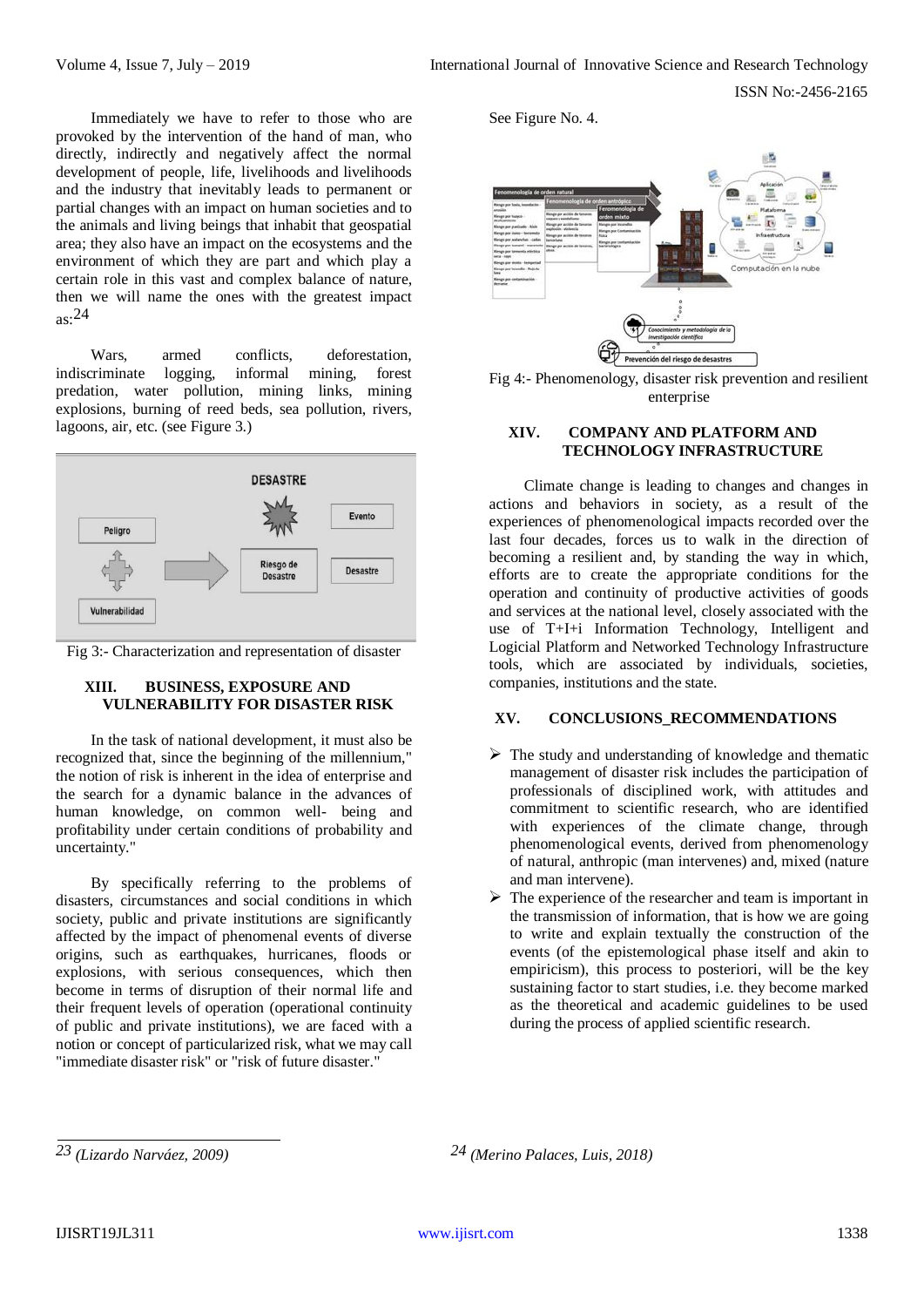- $\triangleright$  There is empirical evidence to indicate that, over the past three decades, important global actions were carried out coordinated through the United Nations (UN), whose purpose was to generate knowledge on issues related to the climate change, environmental care, resilience, sustainable development, the Child Phenomenon, the Girl's Phenomenon; Coastal Child Phenomenon 3,4., highlighting disaster risk management, disaster risk prevention and resilience, in the education of society, also distinguishing specialization at the professional level.
- $\triangleright$  According to global statistics, flooding has been regarded as the most major natural disaster in the world, with the serious consequences of loss of life, livelihoods and substantial economic damage, this materializes in the Americas, South America, Central America and the Caribbean and, North America, where the repercussions have been of unsuspected magnitude, one of the countries most affected is the Republic of Peru, the geographical, climatic features and location in the continent's circle of fire has developed a marked negative and disaster-prone trend, which are continuous processes of vulnerability and permanent risk, caused by nature (natural phenomenology).
- $\triangleright$  In the Republic of Peru, under the umbrella of Sinagerd Law, disaster risk management has been in place since March 2011, and is based primarily on scientific research and information recording (a familiarity to the scientific research, in the interests of empiricism, of informed relationship), and agrees to guide policies, strategies and actions at all levels of government (public sector) and society (private sector), in order to protect the lives of the population and people's heritage.
- $\triangleright$  The third national policy of disaster risk management is strongly linked to the Development Planning and Territorial Planning processes in the regions, which include the entire national territory, associating the estimation, prevention and reducing risk, with development programs and projects that tend to reduce vulnerability to obvious threats or hazards in districts, provinces, and regions (departments) in the country.
- $\triangleright$  We have established the fundamental role of education, which plays a unique role in society, hence the need to spread the culture of prevention and risk reduction of earthquakes and earthquakes, as highlighted by researchers (G. Musacchio, 2015) in Lisbon Portugal.
- $\triangleright$  At the same time, there is a need to articulate efforts to strengthen the status quo of implementation of disaster risk management in the Republic of Peru, which means opening windows of great scientific and academic opportunities, so that we collect expressions from the ESAN Higher School of Business Administration, who tell us about the object, explanation and presentation of a proposal to introduce disaster risk management issues into ESAN Master's programs,
- $\triangleright$  At the Peruvian institutional level and, especially for scientific and academic research, it is necessary and

advisable to unify (not divide) the education and teaching of disaster risk management, the crucial role and role comes to be participation, assistance and advice from the National Disaster Risk Prevention Estimation Center\_Cenepred and the National Institute of Civil Defense\_Indeci, both institutions lead the process of institutional implementation, and in the academic field, participation and participation are added active presence of the Center for High National Studies\_CAEN, which becomes the Institution of Improvement at the academic postgraduate level, of the highest level of the Educational System of the Development, Security and National Defense Sector.

- $\triangleright$  It has been found that in the face, during and after the occurrence of disasters, immediate decision-making and often in real time, requires the use of communication technologies essential for disaster risk management among authorities, actors and participants (people affected and damaged) in post-disaster scenarios, with the aim of coordinating, controlling and avoiding the negative effects of these phenomena, on people's behavior, the tranquility of society and global public health.
- $\triangleright$  The participation of organized civil society, government and enterprise, contribute to the solution of the problem of natural disasters, working together on the social conditions that society, public and private institutions can be vulnerable and affected in the immediate future, by the impact of phenomenological events of various origins, such as earthquakes, hurricanes, floods or explosions, in terms of the disruption of their normal life and their levels of operation (operational continuity of public and private institutions).

## **REFERENCES**

- [1]. Bunge, Mario. (1983). Epistemology. Madrid, Madrid, Spain: Ariel.
- [2]. CAEN, C. d. (May 20, 2019). [www.caen.edu.pe.](http://www.caen.edu.pe/)  Obtained from from  $\sim$ [http://www.caen.edu.pe/wordpress/lineas-de](http://www.caen.edu.pe/wordpress/lineas-de-investigacion)[investigacion](http://www.caen.edu.pe/wordpress/lineas-de-investigacion) /: http://www.caen.edu.pe
- [3]. Leave Esteves, C. P. (June 25, 2016). Proposal to introduce Disaster Risk Management topics in Master programs in ESAN Graduate School of Business. Proposal to introduce Disaster Risk Management topics in Master programs in ESAN. Lima, Lima, Republic of Peru: Esan Ad-minister ISSN 1692-0279. Obtained from [http://dx.doi.org/10.17230/ad](http://dx.doi.org/10.17230/ad-)minister.28.7
- [4]. Development, O.I. (1987 August). Brundtland report of the World Commission on Environment and Development. Washington\_D.\_C.: Praint UN - USA Washington D. C.
- [5]. EIRD, E.I. (2005 2015). Strengthening the Disaster Reduction Strategy System, Hyogo Framework for Action. Republic of Panama: United Nations International Strategy for Disaster Reduction.Obtained fro[mhttp://www.eird.org](http://www.eird.org/)